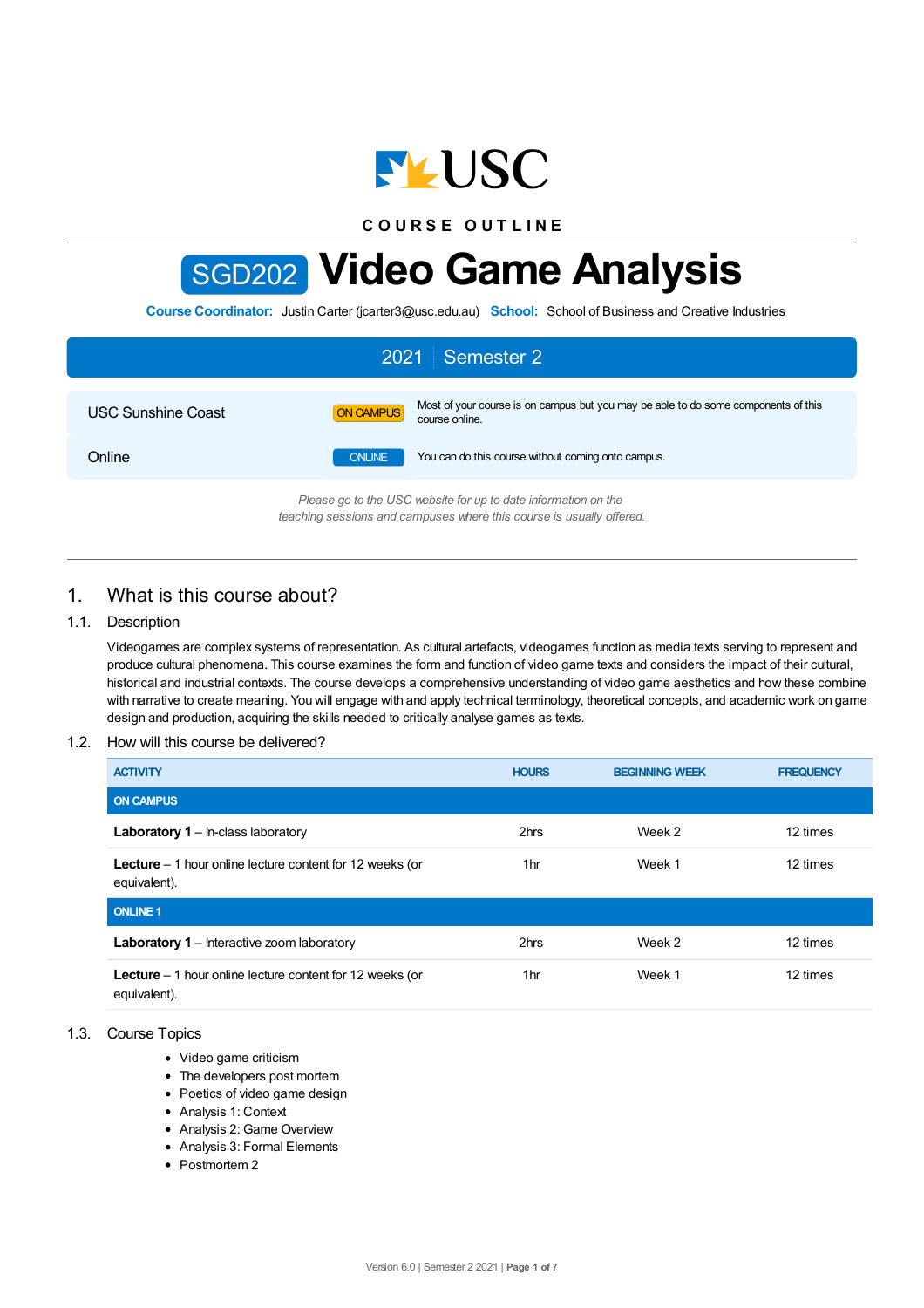# 2. What level is this course?

## 200 Level (Developing)

Building on and expanding the scope of introductory knowledge and skills, developing breadth or depth and applying knowledge and skills in a new context. May require pre-requisites where discipline specific introductory knowledge or skills is necessary. Normally, undertaken in the second or third full-time year of an undergraduate programs.

## 3. What is the unit value of this course?

12 units

# 4. How does this course contribute to my learning?

|                                                                | <b>COURSE LEARNING OUTCOMES</b>                                                      | <b>GRADUATE QUALITIES</b>                                                 |
|----------------------------------------------------------------|--------------------------------------------------------------------------------------|---------------------------------------------------------------------------|
| On successful completion of this course, you should be able to |                                                                                      | Completing these tasks<br>successfully will contribute to<br>you becoming |
|                                                                | Research and describe the theoretical and analytical frameworks that apply to games. | Empowered                                                                 |
| 2                                                              | Assess and describe the social values that games reflect and propagate.              | <b>F</b> thical<br>Sustainability-focussed                                |
| (ვ                                                             | Analyse and critique digital games based on theoretical and reflective frameworks.   | Creative and critical thinker                                             |
| 4                                                              | Organise analysis in clear, concise, and accurate written forms.                     | Empowered                                                                 |

# 5. Am Ieligible to enrol in this course?

Refer to the USC [Glossary](https://www.usc.edu.au/about/policies-and-procedures/glossary-of-terms-for-policy-and-procedures) of terms for definitions of "pre-requisites, co-requisites and anti-requisites".

5.1. Pre-requisites

Not applicable

5.2. Co-requisites

Not applicable

5.3. Anti-requisites

Not applicable

5.4. Specific assumed prior knowledge and skills (where applicable)

Besides the concepts discussed in CMN105, there is no assumed prior knowledge although having had some experience playing video games will be beneficial for students.

## 6. How am Igoing to be assessed?

## 6.1. Grading Scale

#### Standard Grading (GRD)

High Distinction (HD), Distinction (DN), Credit (CR), Pass (PS), Fail (FL).

#### 6.2. Details of early feedback on progress

Task 1 is designed to give students time to practice analytical investigations into video games through theoretical vantage points. Feedback will be given in workshops leading up to the first assessment task submission, which will provide formative feedback in week 3 for subsequent submissions.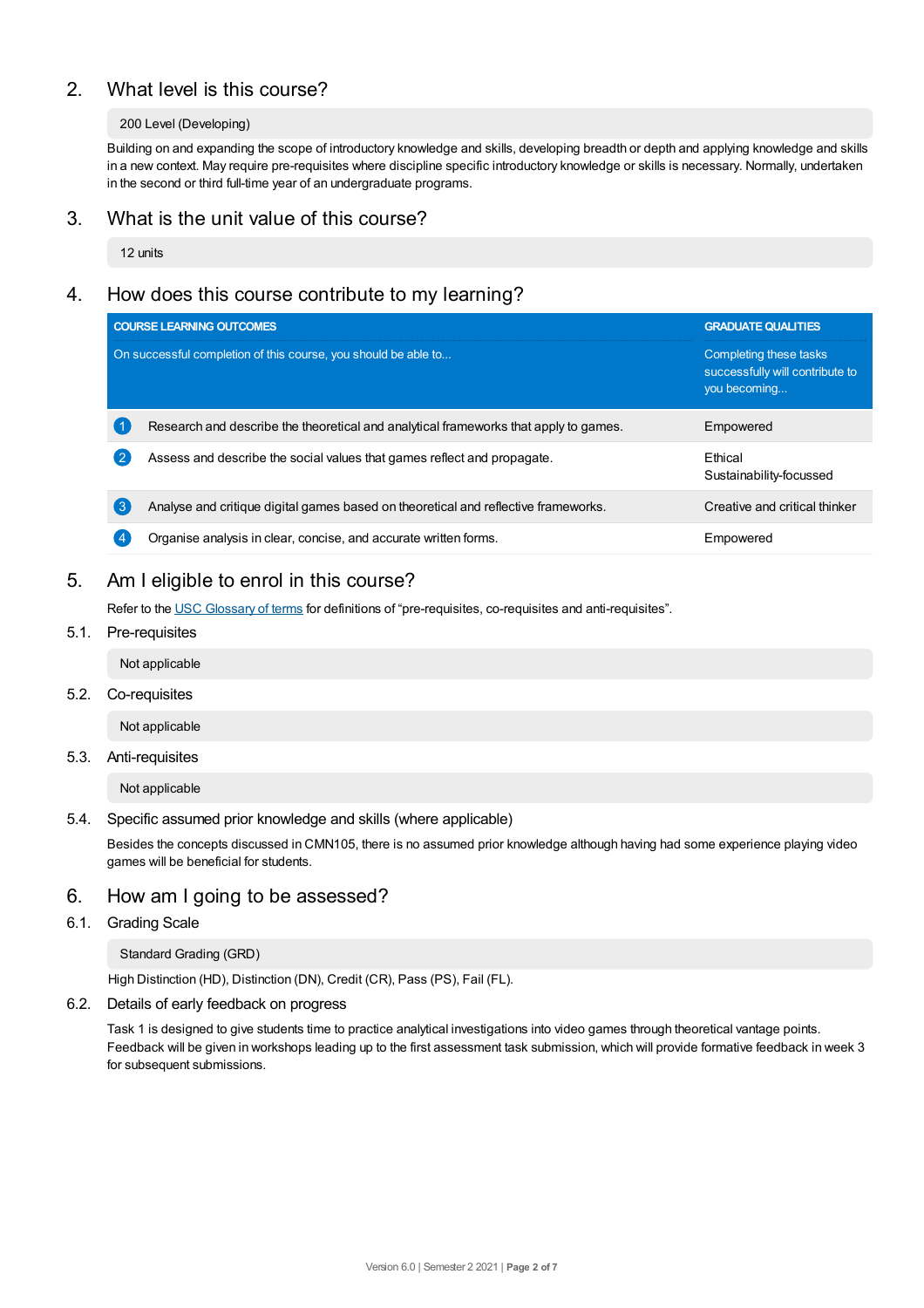## 6.3. Assessment tasks

| <b>DELIVERY</b><br><b>MODE</b> | <b>TASK</b><br>NO. | <b>ASSESSMENT</b><br><b>PRODUCT</b> | <b>INDIVIDUAL</b><br><b>OR GROUP</b> | <b>WEIGHTING</b><br>$\%$ | <b>WHAT IS THE</b><br><b>DURATION /</b><br><b>LENGTH?</b> | <b>WHEN SHOULD I</b><br>SUBMIT? | <b>WHERE SHOULD I</b><br><b>SUBMIT IT?</b>                      |
|--------------------------------|--------------------|-------------------------------------|--------------------------------------|--------------------------|-----------------------------------------------------------|---------------------------------|-----------------------------------------------------------------|
| All                            | 1                  | Journal                             | Individual                           | 30%                      | 3 journal<br>entries 400<br>words each                    | Refer to Format                 | <b>Online Assignment</b><br>Submission with<br>plagiarism check |
| All                            | $\overline{2}$     | Report                              | Individual                           | 25%                      | 1000 words                                                | Week 9                          | <b>Online Assignment</b><br>Submission with<br>plagiarism check |
| All                            | 3                  | Report                              | Individual                           | 45%                      | 2000 words                                                | Week 13                         | <b>Online Assignment</b><br>Submission with<br>plagiarism check |

#### **All - Assessment Task 1:** Observational Journal

| <b>GOAL:</b>     | This assessment is designed to give you the opportunity to examine the videogame medium and test your understanding<br>of theoretical concepts and analytical approaches through an observational analysis of a set videogame. |                                                                                                                                                                                                                                                                                                                                                                                                                                        |                                     |  |  |  |
|------------------|--------------------------------------------------------------------------------------------------------------------------------------------------------------------------------------------------------------------------------|----------------------------------------------------------------------------------------------------------------------------------------------------------------------------------------------------------------------------------------------------------------------------------------------------------------------------------------------------------------------------------------------------------------------------------------|-------------------------------------|--|--|--|
| <b>PRODUCT:</b>  | Journal                                                                                                                                                                                                                        |                                                                                                                                                                                                                                                                                                                                                                                                                                        |                                     |  |  |  |
| <b>FORMAT:</b>   | Submit: Week 3, 5 & 7. Academic Format: You will submit three clear journal entries based on your observations of the set                                                                                                      |                                                                                                                                                                                                                                                                                                                                                                                                                                        |                                     |  |  |  |
|                  |                                                                                                                                                                                                                                | There will be three journal entries (400 words each) which will be constructed around a four-pronged model that examines<br>representations of environment/culture/identity/ethics. The journal entries will focus on a specific elements of the game<br>design (representation, game concept, playability, and the narrative progression). A template of the journal format can be<br>found on Blackboard under 'Learning Materials'. |                                     |  |  |  |
| <b>CRITERIA:</b> | No.                                                                                                                                                                                                                            |                                                                                                                                                                                                                                                                                                                                                                                                                                        | <b>Learning Outcome</b><br>assessed |  |  |  |
|                  | 1                                                                                                                                                                                                                              | Organisation of ideas in a clear and concise form. Follows journal format.                                                                                                                                                                                                                                                                                                                                                             | 00                                  |  |  |  |
|                  | $\overline{2}$                                                                                                                                                                                                                 | Recognition and discussion of social values that games reflect and propagate, whether<br>negative or positive representations.                                                                                                                                                                                                                                                                                                         | 26                                  |  |  |  |
|                  | 3                                                                                                                                                                                                                              | Analysis of the functionality of the set video game.                                                                                                                                                                                                                                                                                                                                                                                   | 3                                   |  |  |  |
|                  | 4                                                                                                                                                                                                                              | Analysis of the social issues raised through the gameplay and narrative.                                                                                                                                                                                                                                                                                                                                                               | 34                                  |  |  |  |
|                  | 5                                                                                                                                                                                                                              | Reflection of how these representations expose social issues.                                                                                                                                                                                                                                                                                                                                                                          | 26                                  |  |  |  |
|                  |                                                                                                                                                                                                                                |                                                                                                                                                                                                                                                                                                                                                                                                                                        |                                     |  |  |  |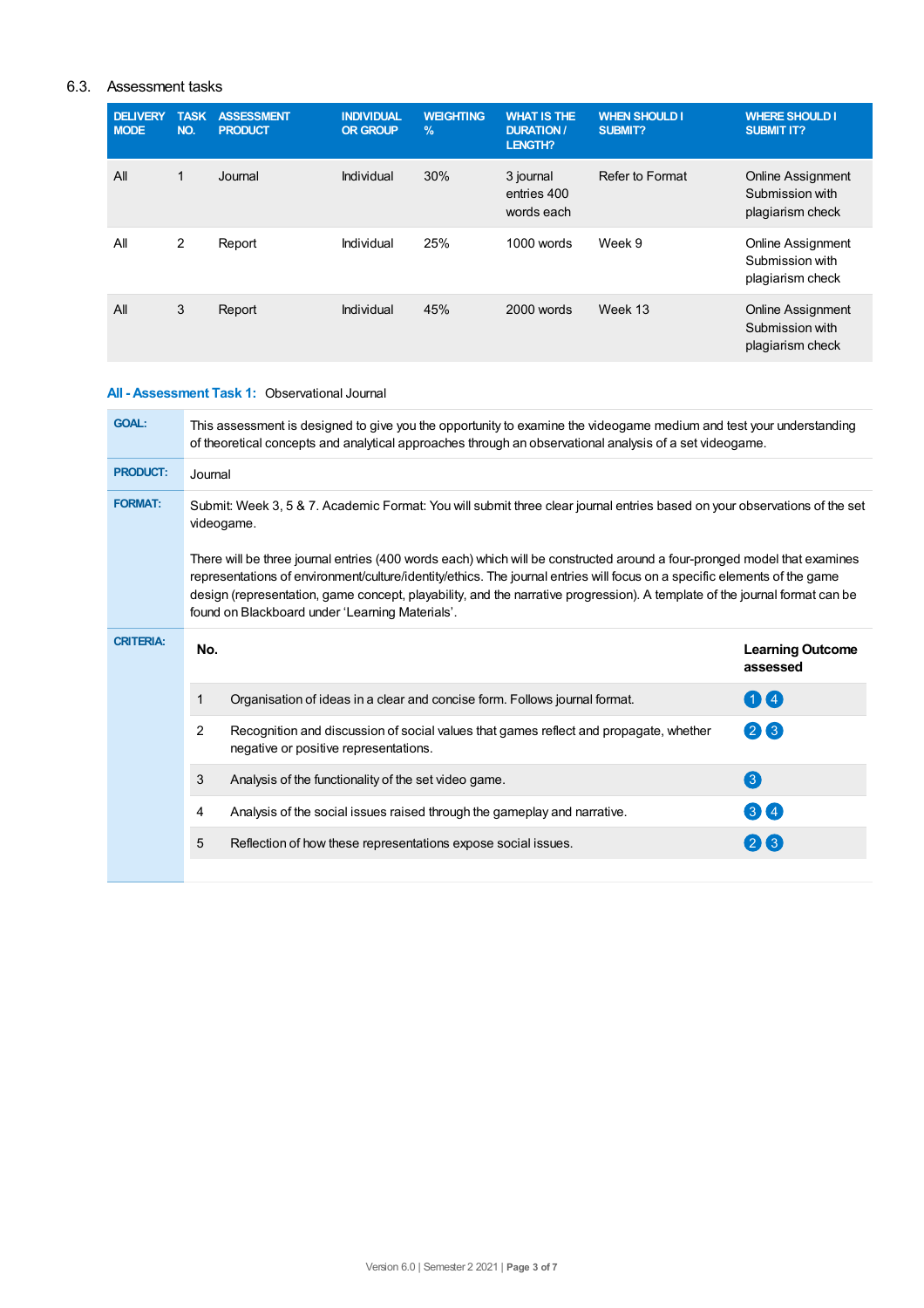# **All - Assessment Task 2:** Short Analytical Report

| <b>GOAL:</b>     | This task is designed to give you the opportunity (through guided instruction) to develop, synthesise and apply your<br>understanding of videogame analysis through the use of a specific theoretical framework.      |                                     |  |  |  |  |
|------------------|-----------------------------------------------------------------------------------------------------------------------------------------------------------------------------------------------------------------------|-------------------------------------|--|--|--|--|
| <b>PRODUCT:</b>  | Report                                                                                                                                                                                                                |                                     |  |  |  |  |
| <b>FORMAT:</b>   | Academic Format: You will write a fully referenced analytical report (1,000 words) on a specific representation within the<br>set videogame. You will apply a specific theoretical theory to your videogame analysis. |                                     |  |  |  |  |
|                  | Analytical reports offer both information and analysis.                                                                                                                                                               |                                     |  |  |  |  |
|                  | Avoid describing what the game is about                                                                                                                                                                               |                                     |  |  |  |  |
|                  | Your report should consider:                                                                                                                                                                                          |                                     |  |  |  |  |
|                  | Purpose Statement (Begin with 'To analyse the representation of _______'                                                                                                                                              |                                     |  |  |  |  |
|                  | The areas of Information (gameplay, functionality, narrative)                                                                                                                                                         |                                     |  |  |  |  |
|                  | The organisation of ideas                                                                                                                                                                                             |                                     |  |  |  |  |
|                  | Supporting your ideas with reliable and current Information                                                                                                                                                           |                                     |  |  |  |  |
|                  | Analysing your data (from your observational journal and gameplay)                                                                                                                                                    |                                     |  |  |  |  |
|                  | Applying a relevant theoretical framework                                                                                                                                                                             |                                     |  |  |  |  |
|                  | Articulating a sophisticated analysis of the set videogame                                                                                                                                                            |                                     |  |  |  |  |
|                  | Cite a minimum of two academic sources in Harvard referencing style                                                                                                                                                   |                                     |  |  |  |  |
| <b>CRITERIA:</b> | No.                                                                                                                                                                                                                   | <b>Learning Outcome</b><br>assessed |  |  |  |  |
|                  | 1<br>Recognition and discussion of social values that games reflect and propagate, whether<br>negative or positive representations.                                                                                   | 24                                  |  |  |  |  |
|                  | 2<br>Conduct literature-based research. Locating and applying relevant and current criticism<br>and/or theory.                                                                                                        | 13                                  |  |  |  |  |
|                  | 3<br>Application of theoretical framework to analyse representation of class, gender, identity,<br>race, power, agency, or other social issues that are evident in the set videogame.                                 | 0 2                                 |  |  |  |  |
|                  | 4<br>Organise ideas in a clear and concise form.                                                                                                                                                                      | $\overline{\mathbf{A}}$             |  |  |  |  |
|                  |                                                                                                                                                                                                                       |                                     |  |  |  |  |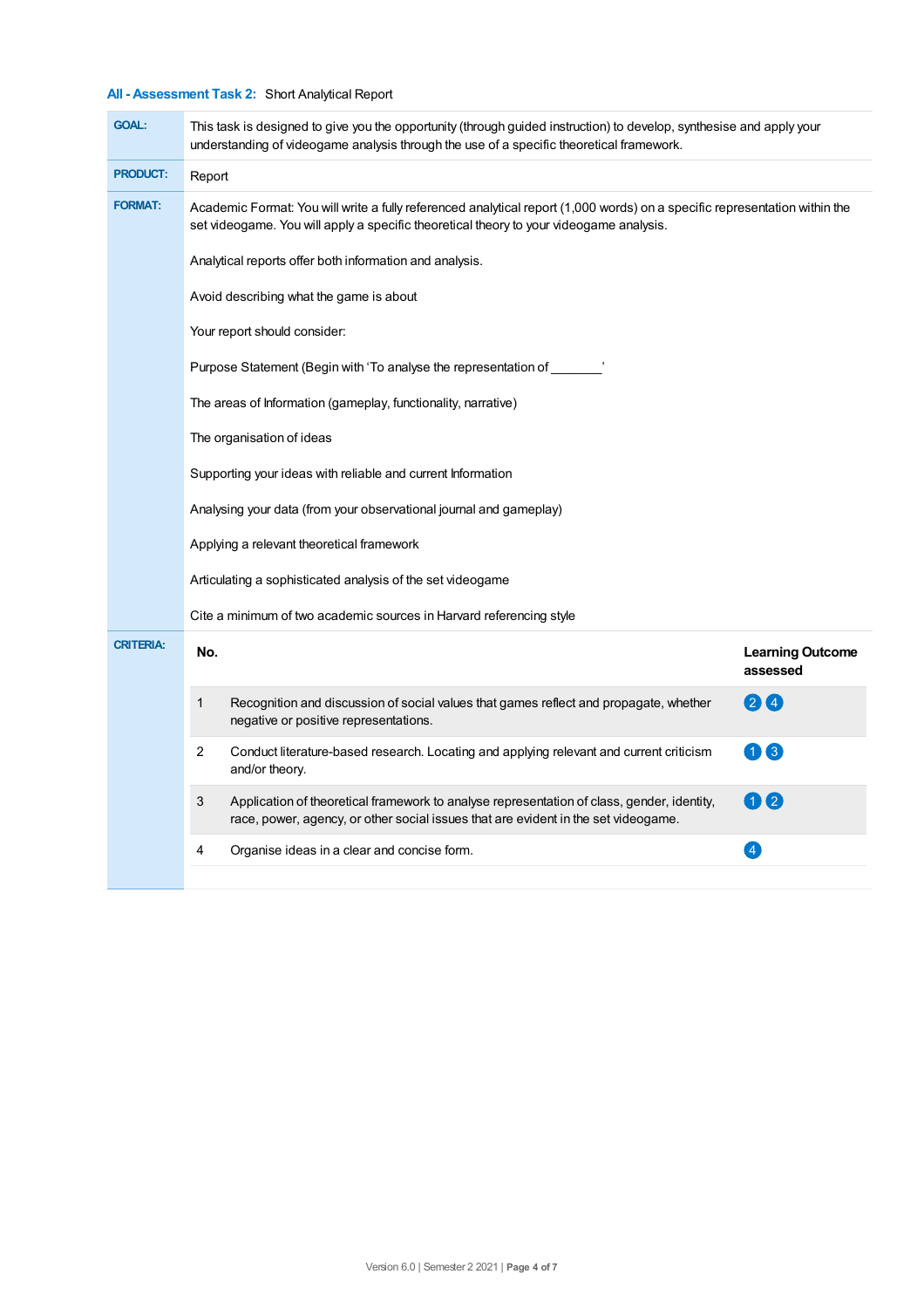#### **All - Assessment Task 3:** Major Analytical Report

| <b>GOAL:</b>     | This task is designed for you to independently analyse and critique a videogame based on theoretical frameworks, as well<br>as analyse gameplay experiences and the overall narrative of the game.                                                                                                      |                                     |  |  |  |  |
|------------------|---------------------------------------------------------------------------------------------------------------------------------------------------------------------------------------------------------------------------------------------------------------------------------------------------------|-------------------------------------|--|--|--|--|
| <b>PRODUCT:</b>  | Report                                                                                                                                                                                                                                                                                                  |                                     |  |  |  |  |
| <b>FORMAT:</b>   | Academic Format: You will write a fully referenced analytical report (2,000 words) based on your analysis of one of the<br>videogame options. Using your knowledge obtained in the completion of tasks 1 and 2, you will apply a specific theoretical<br>theory to your independent videogame analysis. |                                     |  |  |  |  |
|                  | Analytical reports offer both information and analysis.                                                                                                                                                                                                                                                 |                                     |  |  |  |  |
|                  | Avoid describing what the game is about                                                                                                                                                                                                                                                                 |                                     |  |  |  |  |
|                  | Your report should consider:                                                                                                                                                                                                                                                                            |                                     |  |  |  |  |
|                  | Purpose Statement (Begin with 'To analyse the representation of $\hspace{1.5cm}$ .                                                                                                                                                                                                                      |                                     |  |  |  |  |
|                  | The areas of Information (gameplay, functionality, narrative).                                                                                                                                                                                                                                          |                                     |  |  |  |  |
|                  | The organisation of ideas.<br>Supporting your ideas with reliable and current information.<br>Analysing your data (from your observational journal).<br>Applying a relevant theoretical framework.                                                                                                      |                                     |  |  |  |  |
|                  |                                                                                                                                                                                                                                                                                                         |                                     |  |  |  |  |
|                  |                                                                                                                                                                                                                                                                                                         |                                     |  |  |  |  |
|                  |                                                                                                                                                                                                                                                                                                         |                                     |  |  |  |  |
|                  | Articulating a sophisticated analysis of the set videogame.                                                                                                                                                                                                                                             |                                     |  |  |  |  |
|                  | Cite a minimum of four academic sources in Harvard referencing style.                                                                                                                                                                                                                                   |                                     |  |  |  |  |
| <b>CRITERIA:</b> | No.                                                                                                                                                                                                                                                                                                     | <b>Learning Outcome</b><br>assessed |  |  |  |  |
|                  | $\mathbf{1}$<br>Recognition and discussion of social values that games reflect and propagate, whether<br>negative or positive representations.                                                                                                                                                          | 24                                  |  |  |  |  |
|                  | 2<br>Conduct literary research. Locating and applying relevant and current criticism and/or<br>theory.                                                                                                                                                                                                  | 34                                  |  |  |  |  |
|                  | 3<br>Application of theoretical framework to analyse representations of class, gender, identity,<br>race, power, agency, or other social issues that are evident in the set videogame.                                                                                                                  | 00                                  |  |  |  |  |
|                  | Professional presentation of ideas and analysis<br>4                                                                                                                                                                                                                                                    | $\overline{\mathbf{A}}$             |  |  |  |  |
|                  |                                                                                                                                                                                                                                                                                                         |                                     |  |  |  |  |

# 7. Directed study hours

A 12-unit course will have total of 150 learning hours which will include directed study hours (including online if required), self-directed learning and completion of assessable tasks. Directed study hours may vary by location. Student workload is calculated at 12.5 learning hours per one unit.

# 8. What resources do I need to undertake this course?

Please note: Course information, including specific information of recommended readings, learning activities, resources, weekly readings, etc. are available on the course Blackboard site– Please log in as soon as possible.

## 8.1. Prescribed text(s) or course reader

There are no required/recommended resources for this course.

### 8.2. Specific requirements

You will be expected to play and review digital games in your own time. It is expected that you will be able to access gaming equipment as required.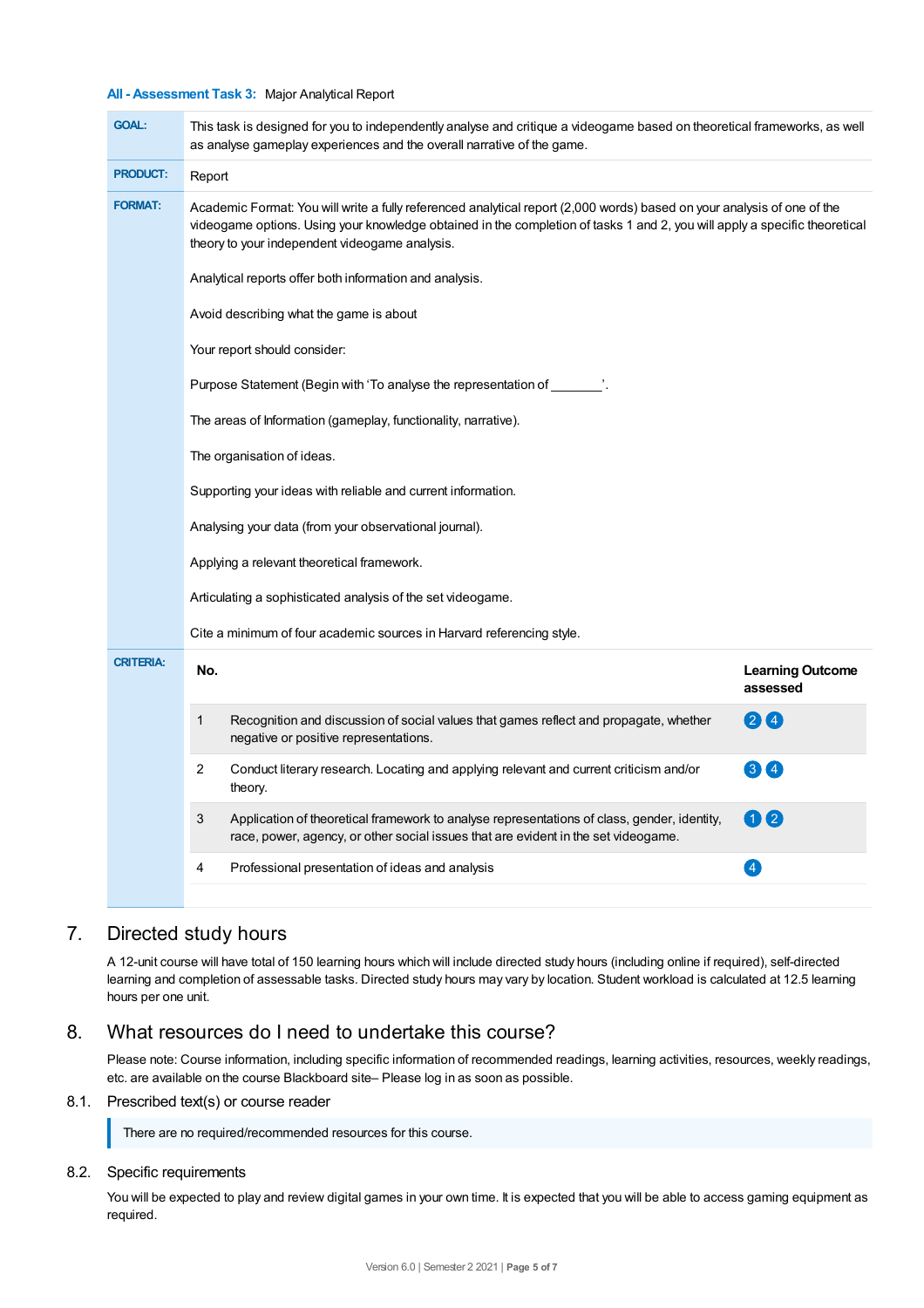# 9. How are risks managed in this course?

Health and safety risks for this course have been assessed as low. It is your responsibility to review course material, search online, discuss with lecturers and peers and understand the health and safety risks associated with your specific course of study and to familiarise yourself with the University's general health and safety principles by reviewing the online [induction](https://online.usc.edu.au/webapps/blackboard/content/listContentEditable.jsp?content_id=_632657_1&course_id=_14432_1) training for students, and following the instructions of the University staff.

# 10. What administrative information is relevant to this course?

## 10.1. Assessment: Academic Integrity

Academic integrity is the ethical standard of university participation. It ensures that students graduate as a result of proving they are competent in their discipline. This is integral in maintaining the value of academic qualifications. Each industry has expectations and standards of the skills and knowledge within that discipline and these are reflected in assessment.

Academic integrity means that you do not engage in any activity that is considered to be academic fraud; including plagiarism, collusion or outsourcing any part of any assessment item to any other person. You are expected to be honest and ethical by completing all work yourself and indicating in your work which ideas and information were developed by you and which were taken from others. You cannot provide your assessment work to others.You are also expected to provide evidence of wide and critical reading, usually by using appropriate academic references.

In order to minimise incidents of academic fraud, this course may require that some of its assessment tasks, when submitted to Blackboard, are electronically checked through SafeAssign. This software allows for text comparisons to be made between your submitted assessment item and all other work that SafeAssign has access to.

### 10.2. Assessment: Additional Requirements

Eligibility for Supplementary Assessment

Your eligibility for supplementary assessment in a course is dependent of the following conditions applying:

The final mark is in the percentage range 47% to 49.4%

The course is graded using the Standard Grading scale

You have not failed an assessment task in the course due to academic misconduct

#### 10.3. Assessment: Submission penalties

Late submission of assessment tasks may be penalised at the following maximum rate:

- 5% (of the assessment task's identified value) per day for the first two days from the date identified as the due date for the assessment task.

- 10% (of the assessment task's identified value) for the third day - 20% (of the assessment task's identified value) for the fourth day and subsequent days up to and including seven days from the date identified as the due date for the assessment task.

- A result of zero is awarded for an assessment task submitted after seven days from the date identified as the due date for the assessment task. Weekdays and weekends are included in the calculation of days late. To request an extension you must contact your course coordinator to negotiate an outcome.

#### 10.4. Study help

For help with course-specific advice, for example what information to include in your assessment, you should first contact your tutor, then your course coordinator, if needed.

If you require additional assistance, the Learning Advisers are trained professionals who are ready to help you develop a wide range of academic skills. Visit the Learning [Advisers](https://www.usc.edu.au/current-students/student-support/academic-and-study-support/learning-advisers) web page for more information, or contact Student Central for further assistance: +61 7 5430 2890 or [studentcentral@usc.edu.au](mailto:studentcentral@usc.edu.au).

#### 10.5. Wellbeing Services

Student Wellbeing provide free and confidential counselling on a wide range of personal, academic, social and psychological matters, to foster positive mental health and wellbeing for your academic success.

To book a confidential appointment go to [Student](https://studenthub.usc.edu.au/) Hub, email [studentwellbeing@usc.edu.au](mailto:studentwellbeing@usc.edu.au) or call 07 5430 1226.

#### 10.6. AccessAbility Services

Ability Advisers ensure equal access to all aspects of university life. If your studies are affected by a disability, learning disorder mental health issue, , injury or illness, or you are a primary carer for someone with a disability or who is considered frail and aged, [AccessAbility](https://www.usc.edu.au/learn/student-support/accessability-services/documentation-requirements) Services can provide access to appropriate reasonable adjustments and practical advice about the support and facilities available to you throughout the University.

To book a confidential appointment go to [Student](https://studenthub.usc.edu.au/) Hub, email [AccessAbility@usc.edu.au](mailto:AccessAbility@usc.edu.au) or call 07 5430 2890.